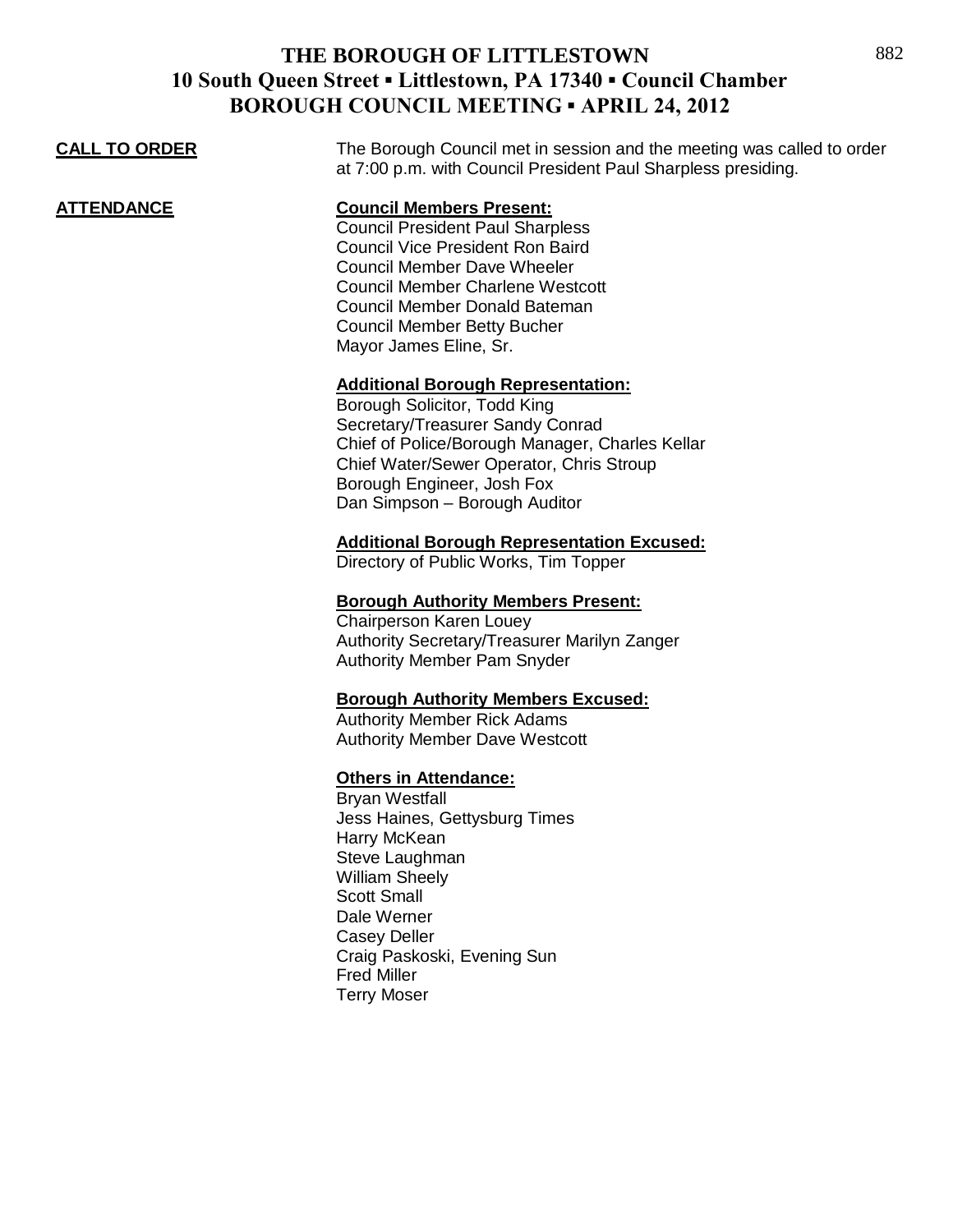#### **APPROVAL OF MINUTES**

| <b>MARCH 27, 2012</b><br><b>MEETING MINUTES</b>            | <b>Council Member Bateman made a motion seconded by Council</b><br>Member Bucher to waive the reading of the April 10, 2012 minutes<br>and approve with the following correction:<br>On page 880 under "Transfer Existing Funds, New Borough<br>$\bullet$<br>Accounts", second bullet, change "\$449,380.66" to<br>\$49,380.66".<br>Motion carried unanimously.                                       |
|------------------------------------------------------------|-------------------------------------------------------------------------------------------------------------------------------------------------------------------------------------------------------------------------------------------------------------------------------------------------------------------------------------------------------------------------------------------------------|
| <b>APPROVAL AND</b><br><b>PAYMENT OF BILLS</b>             | <b>Council Member Bateman made a motion seconded by Council</b><br>Member Bucher to approve the accounts payable for the General,<br>Pool, Water and Sewer Funds from April 5, 2012 through April 18,<br>2012 in the amount of \$13,598.71. Motion carried unanimously.                                                                                                                               |
|                                                            | <b>Council Member Bateman made a motion seconded by Council</b><br>Member Bucher to approve the payroll from April 5, 2012 through<br>April 18, 2012 in the amount of \$51,814.61. Motion carried<br>unanimously.                                                                                                                                                                                     |
|                                                            | <b>Council Member Bateman made a motion seconded by Council</b><br>Member Bucher to approve the Revenue and Expense report for<br>March. Motion carried unanimously.                                                                                                                                                                                                                                  |
| <b>NEW BUSINESS</b>                                        |                                                                                                                                                                                                                                                                                                                                                                                                       |
| <b>ZACHARY DOM</b>                                         | Borough Manager Kellar, introduced a young gentleman by the name of<br>Zachary Dom who is on his way of becoming an Eagle Scout. Zachary<br>had to do a project as part of becoming an Eagle Scout and his project he<br>chose was to power wash the pavilions, bridges and to make any repairs<br>necessary to them. The Borough Manager acknowledged Mr. Dom for his<br>hard work and dedication.   |
| <b>RESOLUTION FOR RELOCATION</b><br><b>ASSISTANCE PLAN</b> | As part of the CDBG Grant the Borough Council will need to adopt an<br>Antidisplacement and Relocation Assistance Plan Resolution. This<br>purpose of this resolution is to relocate individuals who have been<br>displaced due to a direct result of activities assisted with funds provided<br>under the Housing and Community Development Act of 1971.                                             |
|                                                            | Council Member Bateman made a motion seconded by Council<br>Member Baird to adopt an Antidisplacement and Relocation<br>Assistance Plan Resolution. Motion carried unanimously.                                                                                                                                                                                                                       |
| <b>2011 CDBG GRANT PROJECTS</b>                            | Council Member Bateman made a motion seconded by Council<br>Member Westcott to approve the following projects for the 2011<br><b>CDBG Grant money, which is designated for Lumber Street:</b><br><b>Sanitary Sewer Main and Related Work</b><br>$\bullet$<br><b>Storm Sewer Piping and Related Work</b><br>$\bullet$<br><b>Roadway Reconstruction and Related Work</b><br>Motion carried unanimously. |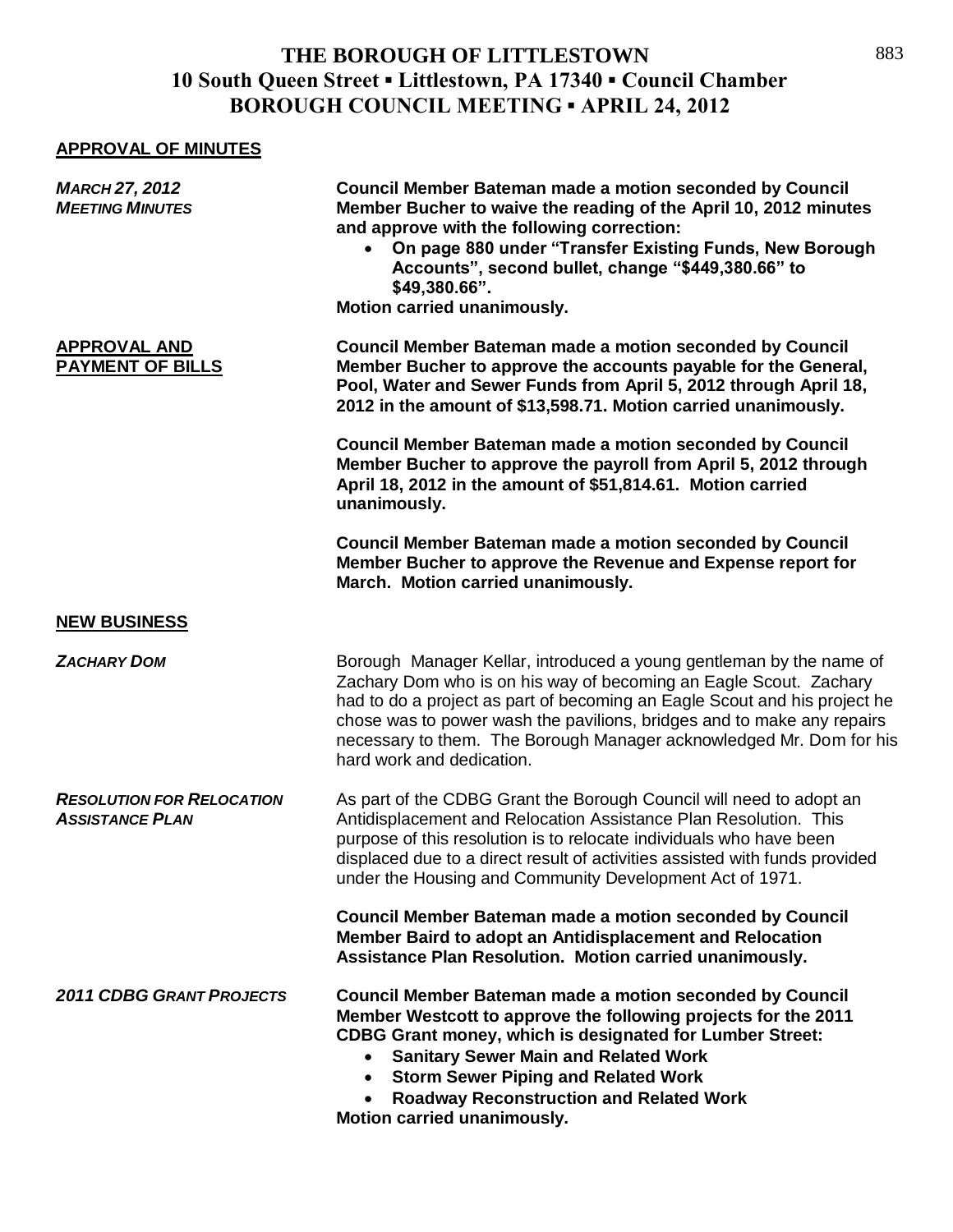| <b>RECESS</b>                      | Council President Sharpless recessed the meeting of Council at 7:15pm to<br>allow the Borough Authority to go into session.                                                                                                                                                                                                                                                                                                                                                                                                                                                                                                                                                                                                                                                                                             |
|------------------------------------|-------------------------------------------------------------------------------------------------------------------------------------------------------------------------------------------------------------------------------------------------------------------------------------------------------------------------------------------------------------------------------------------------------------------------------------------------------------------------------------------------------------------------------------------------------------------------------------------------------------------------------------------------------------------------------------------------------------------------------------------------------------------------------------------------------------------------|
| <b>BOROUGH AUTHORITY</b>           | The meeting of the Littlestown Borough Authority was call to order at<br>7:15pm with Authority Chairperson, Karen Louey presiding.                                                                                                                                                                                                                                                                                                                                                                                                                                                                                                                                                                                                                                                                                      |
| <b>CONTRACT 11-4 PAYMENT NO. 3</b> | Authority Member Snyder made a motion seconded by Authority<br>Secretary Zanger to approve Payment No. 3 to Fayetteville<br>Contractors, Inc. in the amount of \$148,385.60. Motion carried<br>unanimously.                                                                                                                                                                                                                                                                                                                                                                                                                                                                                                                                                                                                             |
| <b>ADJOURN</b>                     | Authority Secretary Zanger made a motion seconded by Authority<br>Member Snyder to adjourn the meeting of the Littlestown Borough<br>Authority. Motion carried unanimously.                                                                                                                                                                                                                                                                                                                                                                                                                                                                                                                                                                                                                                             |
|                                    | The meeting of the Littlestown Borough Authority was adjourned at<br>7:17pm.                                                                                                                                                                                                                                                                                                                                                                                                                                                                                                                                                                                                                                                                                                                                            |
| <b>RECONVENE</b>                   | Council President Sharpless reconvened the meeting of the Littlestown<br>Borough Council at 7:17pm.                                                                                                                                                                                                                                                                                                                                                                                                                                                                                                                                                                                                                                                                                                                     |
| <b>NEW BUSINESS (Cont'd)</b>       |                                                                                                                                                                                                                                                                                                                                                                                                                                                                                                                                                                                                                                                                                                                                                                                                                         |
| <b>2012 CDBG GRANT</b>             | Council member Bateman made a motion seconded by Council<br>Member Bucher to approve a sidewalk improvement project. Motion<br>carried unanimously.                                                                                                                                                                                                                                                                                                                                                                                                                                                                                                                                                                                                                                                                     |
| <b>CONTRACT 11-4 PAYMENT NO. 3</b> | <b>Council Member Bateman made a motion seconded by Council</b><br>Member Westcott to approve Payment No. 3 to Fayetteville<br>Contractors, Inc. in the amount of \$148,385.60. Motion carried<br>unanimously.                                                                                                                                                                                                                                                                                                                                                                                                                                                                                                                                                                                                          |
| 2011 AUDIT                         | <b>Council Member Westcott made a motion seconded by Council</b><br>Member Bateman to approve the 2011 Audit as presented. Motion<br>carried unanimously.                                                                                                                                                                                                                                                                                                                                                                                                                                                                                                                                                                                                                                                               |
| <b>OLD BUSINESS</b>                |                                                                                                                                                                                                                                                                                                                                                                                                                                                                                                                                                                                                                                                                                                                                                                                                                         |
| <b>ROYAL FARMS</b>                 | <b>Council Member Bateman made a motion seconded by Council</b><br><b>Council Member Bucher to approve the Developers Approval</b><br>Agreement between the Borough of Littlestown and Two Farms, Inc.<br>(Royal Farms). Council President Sharpless stated that this was a<br>non-agenda item and asked if there were any questions or<br>comments. Council Member Wheeler asked why the Developers<br>Approval Agreement was being presented this evening if the intention of<br>Royal Farms is to submit an amended plan. Mr. Casey Deller, informed<br>Council Member Wheeler that the only thing in the agreement that would<br>have to be amended is the financial surety amount because the revised<br>plan will call for no retaining wall and a smaller footprint of the store.<br>Motion carried unanimously. |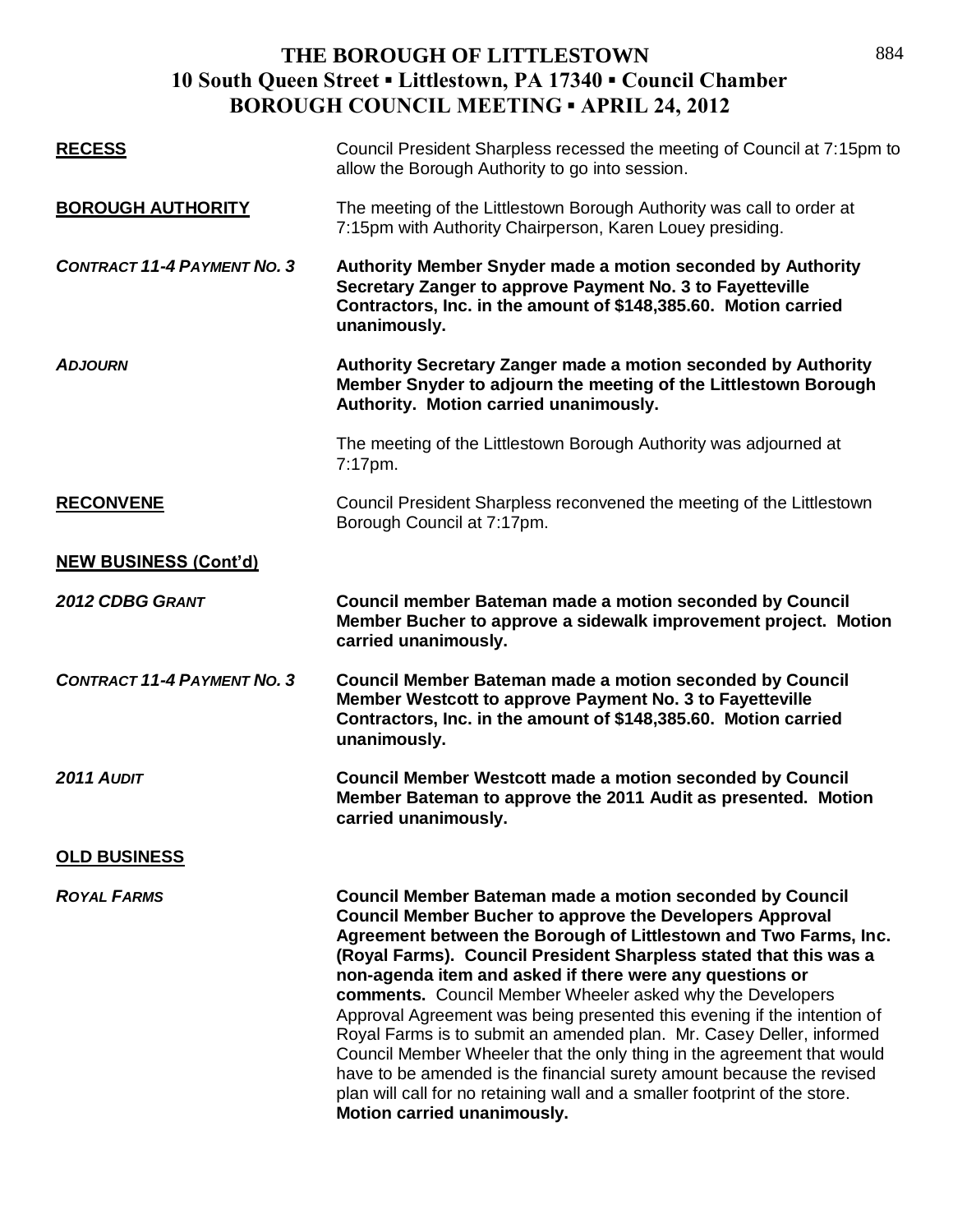| <b>Committee Meetings</b>            | Council member Wheeler made a motion seconded by Council<br>Member Bateman to open for discussion the issue of advertising<br>committee meetings. Motion carried unanimously.                                                                                                                                                                                                                                                                                                                                                                                                                                  |
|--------------------------------------|----------------------------------------------------------------------------------------------------------------------------------------------------------------------------------------------------------------------------------------------------------------------------------------------------------------------------------------------------------------------------------------------------------------------------------------------------------------------------------------------------------------------------------------------------------------------------------------------------------------|
|                                      | At the last council meeting a motion was made not to advertise committee<br>meetings. The solicitor along with Council Member Wheeler informed the<br>rest of the Council that according to the sunshine law committee meetings<br>are to be advertised because there is deliberation that occurs at these<br>meetings. Council President Sharpless also stated that he realizes now<br>that the motion that was made at the last committee meeting was going<br>against the law and sees the reason why committee meetings need to be<br>advertised; however other council members did not feel the same way. |
|                                      | <b>Council Member Wheeler made a motion seconded by Council</b><br>President Sharpless to rescind the following motion from the April<br>10, 2012 Council Meeting:<br>"Council Member Bateman made a motion seconded by<br><b>Council Member Bucher not to advertise committee</b><br>Meetings."                                                                                                                                                                                                                                                                                                               |
|                                      | Motion failed with a vote of 2-4 with Council Member Westcott,<br><b>Council Member Bucher, Council Member Bateman and Council Vice</b><br>President Baird casting the opposing votes.                                                                                                                                                                                                                                                                                                                                                                                                                         |
| <b>RESOLUTION - PREVAILING WAGES</b> | Council Member Wheeler informed members of Council and the public that<br>the purpose of the Resolution being presented is to eliminate prevailing<br>wages.                                                                                                                                                                                                                                                                                                                                                                                                                                                   |
|                                      | <b>Council Member Wheeler made a motion seconded by Council</b><br>Council Member Bateman to approve Resolution of the Borough of<br>Littlestown Concerning Prevailing Wage Regulations. Motion carried<br>with a vote of 5-1 with Council President Sharpless casting the<br>opposing vote.                                                                                                                                                                                                                                                                                                                   |
| <b>REC BOARD POLICIES</b>            | <b>Council Member Westcott made a motion seconded by Council</b><br>Member Bucher to approve the revised policies for the Pool,<br><b>Concession Stand and Summer Rec Program and to approve the</b><br>Chain of Command for the Pool and Concession Stand with the<br>following amendment:<br>Switch the Borough Manager with the Council President so                                                                                                                                                                                                                                                        |
|                                      | the next one on the chain of command under the Rec Board<br>President is the Borough Manager.<br>Motion carried unanimously.                                                                                                                                                                                                                                                                                                                                                                                                                                                                                   |
| <b>REPORTS</b>                       |                                                                                                                                                                                                                                                                                                                                                                                                                                                                                                                                                                                                                |

**Mayor** Mayor, James Eline,Sr. informed Council that he turned in to the Borough Clerk \$265.00 in fines.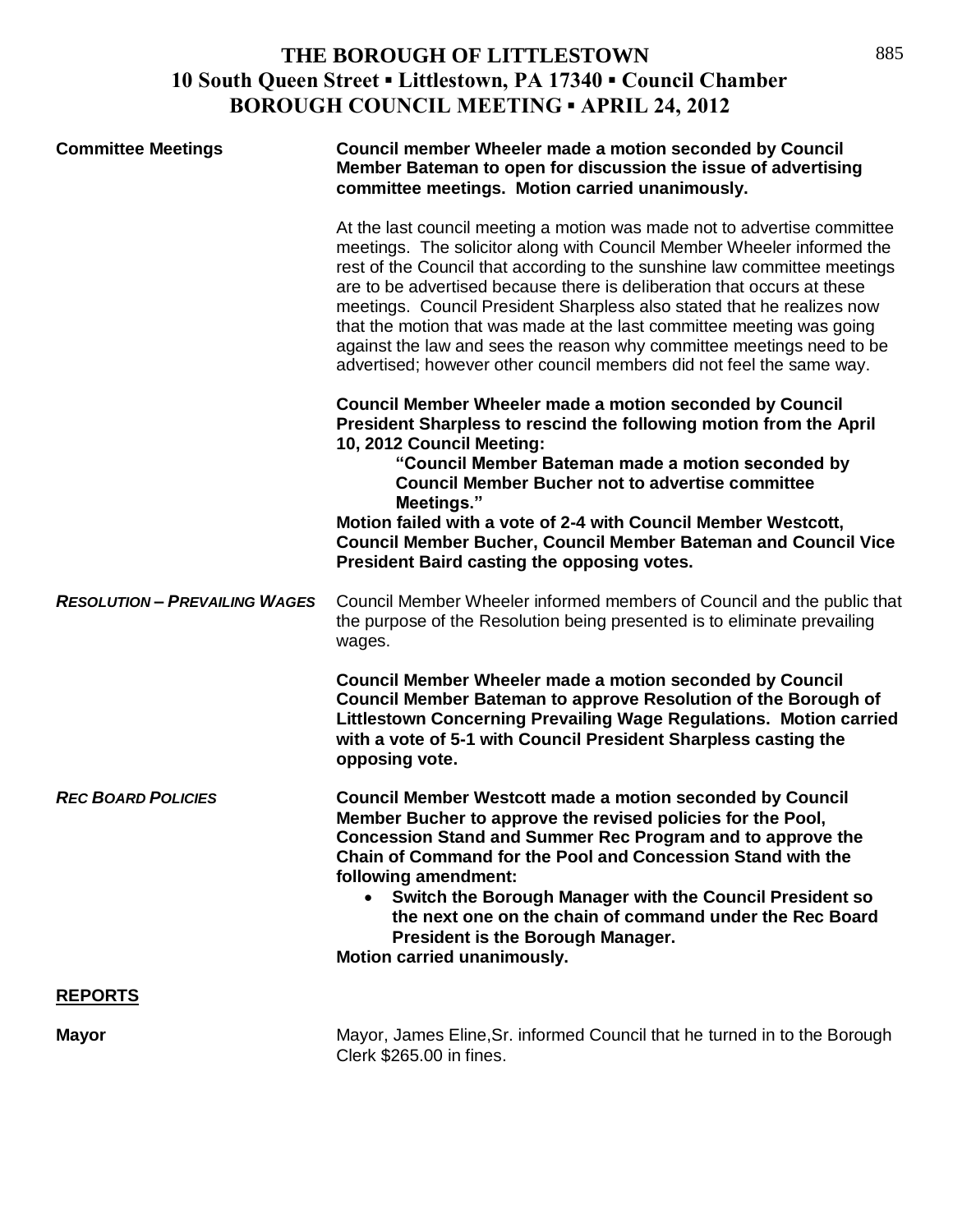| <b>Chief of Police</b> | Chief of Police, Charles Kellar informed Council of the following:<br>That there was an update on the County Radio Project. The<br>$\bullet$<br>program that is going through will be a couple years coming but it<br>will also include public works. The radios will be provided by the<br>County and there will two base stations. This is at no cost to the<br>Borough.<br>There have been no major incidents in the Borough.<br>$\bullet$                                                                                                                                                                                                                                                                                                                                                                                                                                                                                                                                                                                                                                                                                                                                                                                 |
|------------------------|-------------------------------------------------------------------------------------------------------------------------------------------------------------------------------------------------------------------------------------------------------------------------------------------------------------------------------------------------------------------------------------------------------------------------------------------------------------------------------------------------------------------------------------------------------------------------------------------------------------------------------------------------------------------------------------------------------------------------------------------------------------------------------------------------------------------------------------------------------------------------------------------------------------------------------------------------------------------------------------------------------------------------------------------------------------------------------------------------------------------------------------------------------------------------------------------------------------------------------|
| <b>Borough Manager</b> | The Borough Manager, Charles Kellar informed Council of the following:<br>The Donadio Agreement was sent to the Donadio's and they<br>rejected the agreement, via email which stated that the agreement<br>was not acceptable. He asked the solicitor to send the Donadio's a<br>letter informing them that they are no longer allowed the use of the<br>land.<br>The Appler Well repair is completed. The original quote was<br>$\bullet$<br>\$14,000.00 a lot of the work we did ourselves and the final cost<br>dropped down to \$6,000.00 however the final cost to repair the well<br>was \$1,550.00.<br>An emergency purchase was made which was a lawn mower<br>because the engine in the Husqvarna mower went out, so a lawn<br>mower was purchase in the amount of \$13,0000.00. This will be<br>paid out of the Edna Rec Park Fund. The mower was bought<br>through costars.<br>A trailer will now have to be purchased to haul the mower from<br>$\bullet$<br>location to location. This will reduce time and wear and tear on the<br>mower because in order to get to each location the guys have to<br>drive the mower on the streets. The cost for the trailer is around<br>\$1900.00 which is through costars. |
|                        | <b>Council Member Bateman made a motion seconded by Council</b><br>Member Westcott to purchase a trailer with a cost not to exceed<br>\$2,000.00 and the funds to be taken from the Edna Rec Park Account.<br>Motion carried unanimously.                                                                                                                                                                                                                                                                                                                                                                                                                                                                                                                                                                                                                                                                                                                                                                                                                                                                                                                                                                                     |
|                        | There are some serious problems with the Meadowview Lift Station<br>which are being addressed. Hydromatic Sales came down who are<br>the ones who originally installed the equipment and they are the<br>authorized dealer. One of the pumps was able to be repaired<br>enough to keep things running. The other pump was taken back to<br>their shop to be rebuilt. Once that pump is completed then the<br>other pump will be rebuilt. The major problems of these pumps are<br>due to not being properly maintained.<br>The Consultants, Stover Clark and John Kennedy submitted a<br>CO EM deller ennligation to the DA Department of Environment                                                                                                                                                                                                                                                                                                                                                                                                                                                                                                                                                                         |

\$8.5M dollar application to the PA Department of Environmental Protection on April 17th. The Next step is for DEP Project Specialist, Tersa Schlupp, to schedule a consultation with Littlestown officials. Consultants are in contact with Ms. Schlupp and will advise the Borough Manager and Engineer of the consultant meeting. To further the likelihood of a successful Pennvest application, the consultants are developing an economic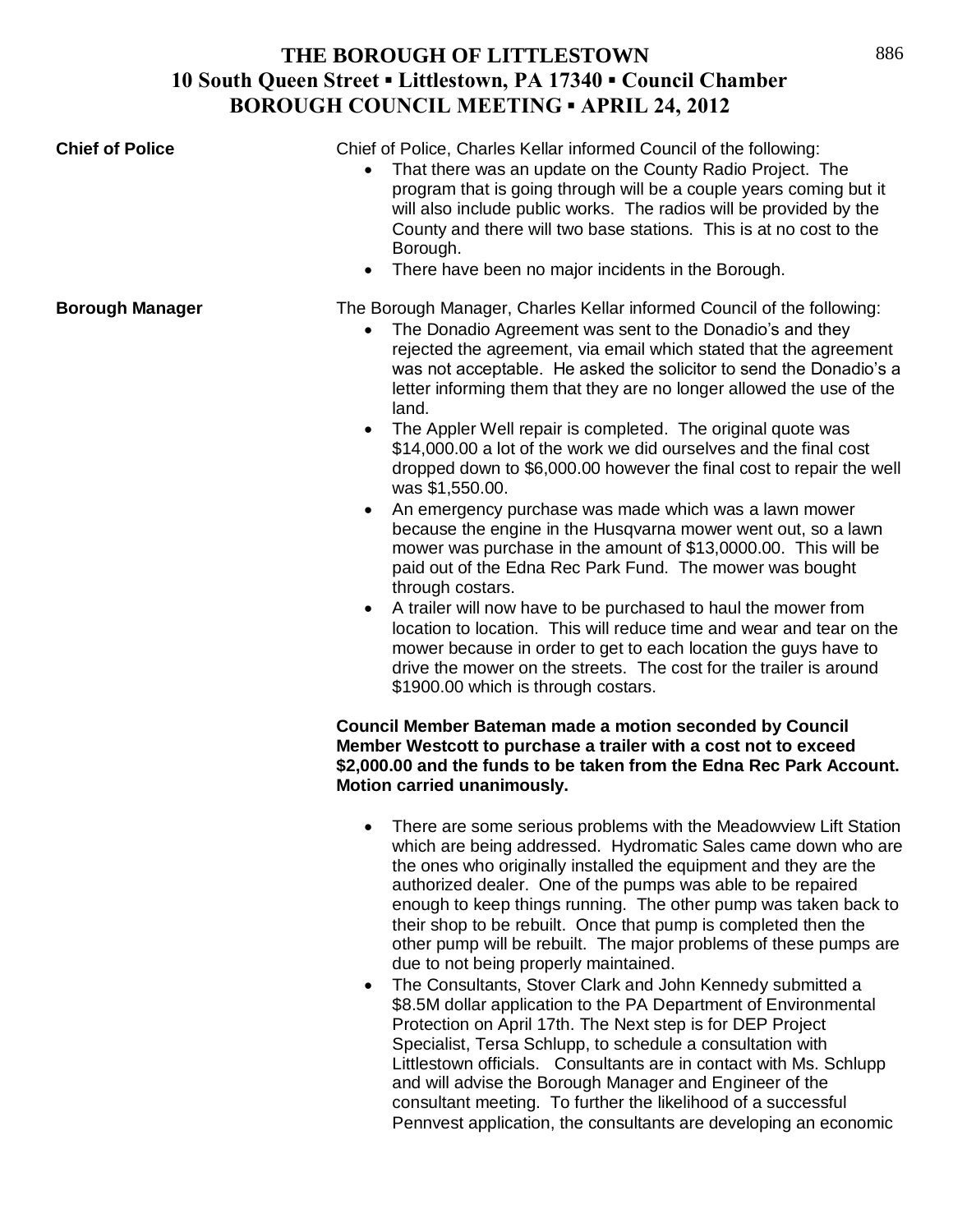|                                                             | impact summary to substantiate the need for grants and/or low<br>interest loans for the project.                                                                                                                                                                                                                                                                                                                                                                                                                                                                                                                                                                                                                                                                                                                                                   |
|-------------------------------------------------------------|----------------------------------------------------------------------------------------------------------------------------------------------------------------------------------------------------------------------------------------------------------------------------------------------------------------------------------------------------------------------------------------------------------------------------------------------------------------------------------------------------------------------------------------------------------------------------------------------------------------------------------------------------------------------------------------------------------------------------------------------------------------------------------------------------------------------------------------------------|
| <b>Director of Public Works</b>                             | Council President Sharpless stated that the Director of Public Works had<br>been excused from the meeting this evening however a report had been<br>submitted to Council.                                                                                                                                                                                                                                                                                                                                                                                                                                                                                                                                                                                                                                                                          |
| <b>Code Enforcement Office</b>                              | Code Enforcement Officer, Bryan Westfall informed Council that there are<br>a lot of grass violations which he is working on getting resolved.                                                                                                                                                                                                                                                                                                                                                                                                                                                                                                                                                                                                                                                                                                     |
| <b>Borough Solicitor</b>                                    | Solicitor Todd King informed Council that he had some items for executive<br>session.                                                                                                                                                                                                                                                                                                                                                                                                                                                                                                                                                                                                                                                                                                                                                              |
| <b>Borough Engineer</b>                                     | Borough Engineer, Josh Fox informed Council of the following:<br><b>Contract 11-1 - Water System Improvements</b><br>DEP completed the required inspection of EP 102 on April 19,<br>2012. There were no concerns noted by DEP during the<br>inspection.<br>Contract 11-4 - Lumber Street Utility & Roadway Improvements<br>Work continues on site that generally includes the installation of<br>sanitary sewer laterals and test pitting for identification of water<br>mains. Additional unknown water mains were found at the<br>intersection of Lumber Street and Maple Avenue.<br><b>Wastewater Treatment Plant Upgrade</b><br>The 90 percent completed Contract documents were submitted to<br>the Borough's WWTP Operator for review on April 10, 2012. The<br>anticipated final documents are ready for Public Bidding on May 8,<br>2012. |
| <b>AUTHORIZATION FOR ADDITIONAL</b><br><b>SERVICES</b>      | <b>Council Member Bateman made a motion seconded by Council</b><br>Member Bucher to approve the Authorization for Additional Services<br>for the following:<br>Stormwater Ordinance in the amount of \$600<br>NPDES Permit Renewal in the amount of \$1,800<br>WWTP BNR Upgrade Project in the amount of \$1,600<br>Motion carried unanimously.                                                                                                                                                                                                                                                                                                                                                                                                                                                                                                    |
| <b>Borough Consultant</b>                                   | Borough Consultant, Jim Schumacher was not in attendance this evening<br>but an email was received by him indicating that he had nothing to report.                                                                                                                                                                                                                                                                                                                                                                                                                                                                                                                                                                                                                                                                                                |
| <b>REPORTS OF BOARD</b><br><b>COMMITTEES AND COMMISIONS</b> |                                                                                                                                                                                                                                                                                                                                                                                                                                                                                                                                                                                                                                                                                                                                                                                                                                                    |
| <b>RECREATION BOARD</b>                                     |                                                                                                                                                                                                                                                                                                                                                                                                                                                                                                                                                                                                                                                                                                                                                                                                                                                    |
| <b>ROLLING ACRES STORYTIME</b>                              | <b>Council Member Bateman made a motion seconded by Council</b><br>Member Bucher to approve the recommendation from the Recreation                                                                                                                                                                                                                                                                                                                                                                                                                                                                                                                                                                                                                                                                                                                 |

**Board to allow Rolling Acres Storytime program to be held on July 24, 2012 at the Community Pool from 7:00pm to 8:00pm at a flat fee of \$75.00 to cover the cost of pool entry.** Council President Sharpless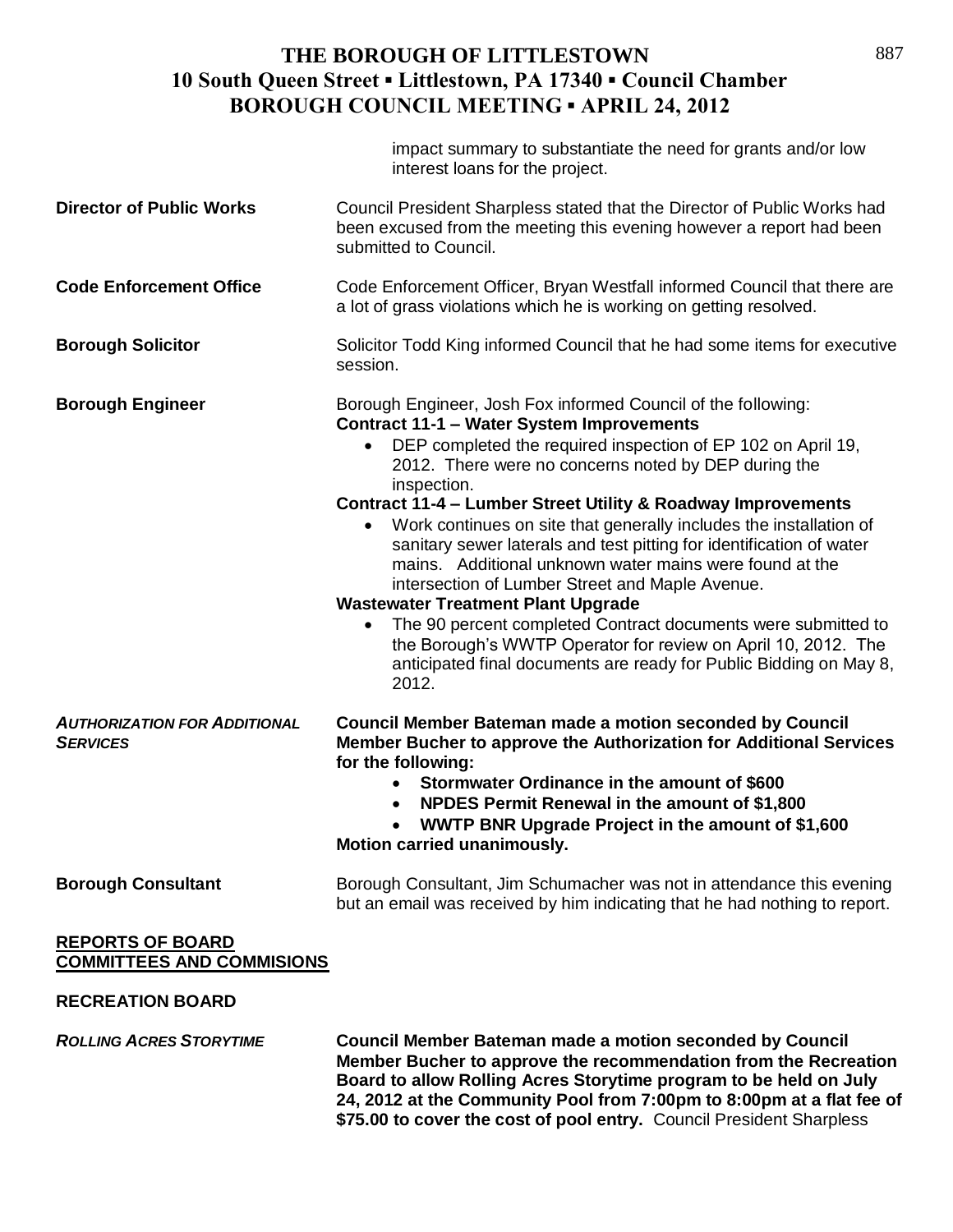stated that this was a non-agenda item and asked for public comments or questions. **Motion carried unanimously.**

*CROUSE PARK – MUNICIPAL BAND* **Council Member Bateman made a motion seconded by Council Member Bucher to approve the recommendation from the Recreation Board to allow the Littlestown Area Municipal Band the use of Crouse Park in July of 2012 pending the actual date.** Council President Sharpless stated that this was a non-agenda item and asked for public comments or questions. **Motion carried unanimously.**

*BASEBALL/SOFTBALL FOR YOUTH* **Council Member Bateman made a motion seconded by Council President Sharpless to approve the recommendation from the Recreation Board to reject the Littlestown Baseball/Softball for Youth's request to waive their \$100.00 field fee in exchange for field improvements. Motion carried unanimously.**

*40" RESCUE TUBES &* **Council Member Bateman made a motion seconded by Council** *HIRE NEW LIFEGUARDS* **Member Bucher to approve the recommendation from the Recreation Board to purchase five 40" rescue tubes from elifeguard.com with the purchase not to exceed \$250.00 and to hire the following for the position of Lifeguard:**

- **Julia Antonelli – Full-Time at \$7.92/hr**
- **Jeannette Congdon – Full-Time at \$7.92/hr**
- **Garrick Lackey – Part-Time at \$7.92/hr**
- **Allysha Lockner – On-Call at \$7.92/hr**

**The above new hires must complete all necessary lifeguard certification requirements. Motion carried unanimously.**

#### **CIVIL SERVICE COMMISSION**

*2012 ELIGIBILITY LIST* **Council Member Westcott made a motion seconded by Council**  *CONDITIONAL OFFER* **Member Bateman to approve the following recommendations from**  *PROCEED WITH PROCESS* **the Civil Service Commission:**

- **To certify the 2012 Eligibility list as Anthony R. Gilberto and Anthony J. Lupian;**
- **To offer Anthony R. Gilberto and Anthony J. Lupian a conditional offer of employment which consists of the appointees passing the Medical, Vision and Psychological Examinations as set forth in Section 506 and 509 of the Borough of Littlestown Civil Service Regulations;**
- **To direct the Borough Secretary/Treasurer, if both or either candidate reject the appointment as set forth in Section 508 of the Borough of Littlestown Civil Service Regulations, to start the creation of a new eligibility list and continue through the procedures according to the Civil Service Regulations until the final eligibility list is created.**

**Motion carried unanimously.**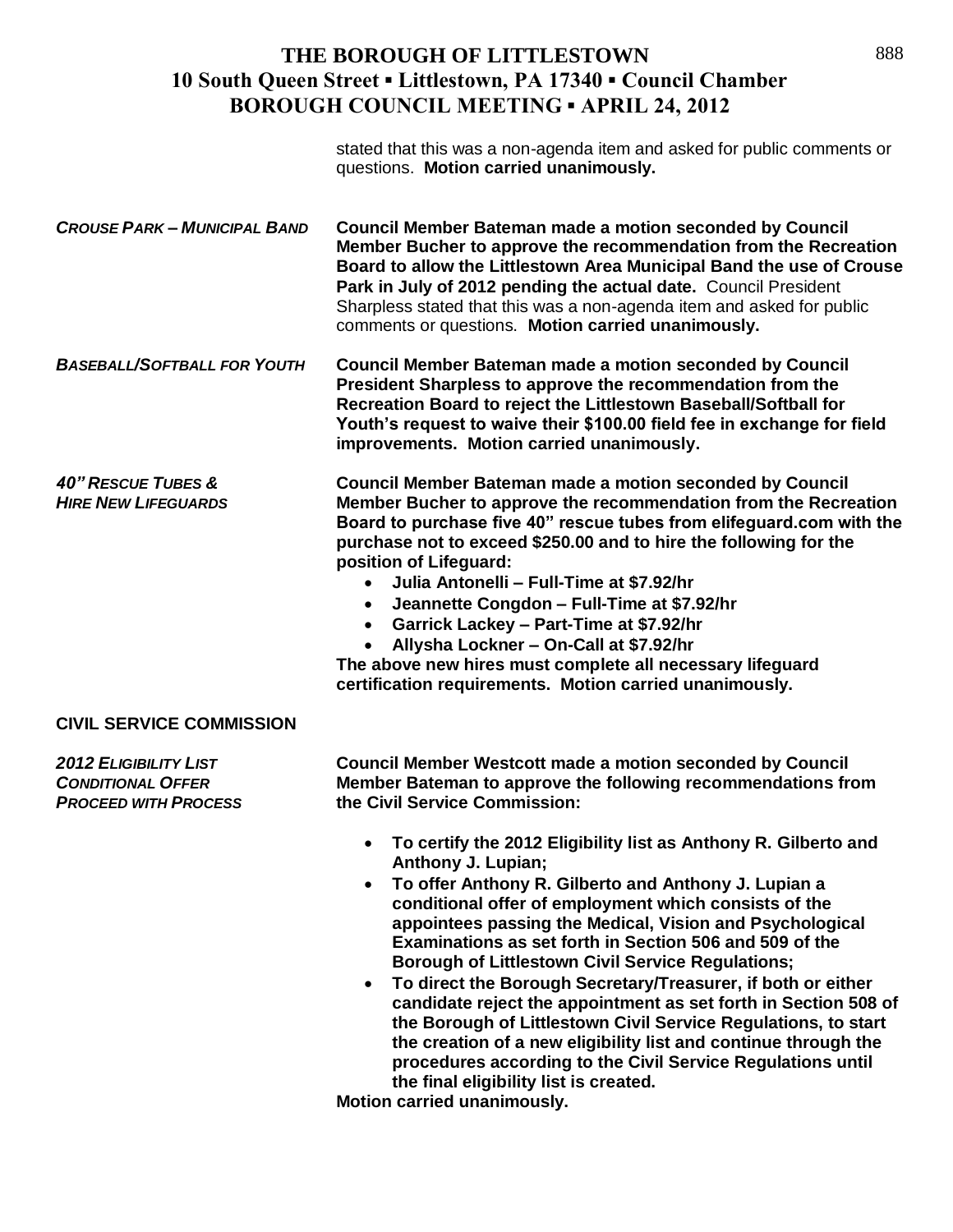#### **COMMUNITY RELATIONS COMMITTEE**

| <b>CHRISTMAS AT THE SQUARE</b>       | Council Member Bucher reported that Christmas at the Square is moving<br>along there are the following fund raiser in place:                                                                                                                                                                                                                                                                                                                                                                                                                                                                                                                                                                                                                                                                                                                                                                                                                                                                                                                                    |
|--------------------------------------|-----------------------------------------------------------------------------------------------------------------------------------------------------------------------------------------------------------------------------------------------------------------------------------------------------------------------------------------------------------------------------------------------------------------------------------------------------------------------------------------------------------------------------------------------------------------------------------------------------------------------------------------------------------------------------------------------------------------------------------------------------------------------------------------------------------------------------------------------------------------------------------------------------------------------------------------------------------------------------------------------------------------------------------------------------------------|
|                                      | On June 28, 2012 from 11am to 9pm at the Hoss's Restaurant in<br>$\bullet$<br>Gettysburg will donate a portion of their proceeds from everyone<br>who eats at the restaurant between the above hours;<br>On May 31, 2012 Texas Roadhouse in Hanover will donate portion<br>$\bullet$<br>of their proceeds from everyone who eats at the restaurant that<br>day. No times have been established yet;<br>There will be a Basket Bingo held on September 30, 2012 at the<br>$\bullet$<br>VFW with the doors opening at 2pm. Ticket purchased before the<br>event will be \$12 and tickets purchased at the door will be \$15.                                                                                                                                                                                                                                                                                                                                                                                                                                      |
| <b>FIRE PROTECTION COMMITTEE</b>     |                                                                                                                                                                                                                                                                                                                                                                                                                                                                                                                                                                                                                                                                                                                                                                                                                                                                                                                                                                                                                                                                 |
| <b>MEETING WITH THE FIRE COMPANY</b> | Council Vice President Baird informed Council that there have been two<br>successful meetings with the Alpha Fire Company regarding property for<br>the new proposed fire company and ways that the Borough can help<br>support the fire company. The fire company is looking at about 8 locations<br>if they choose not to build at their current location. The Borough Manager<br>at the last meeting held brought up the idea of making a deal with the fire<br>company regarding the 5 $\frac{1}{2}$ acres that Borough owns which is known as<br>the Lawver Property located next to the Quarry. However, the financial<br>aspect of the property if the fire company is interested would have to be<br>worked out. Mr. Baird stated that it was discussed that the back water and<br>sewer owed to the Borough can go to the fire company. Borough<br>Secretary/Treasurer, Sandy Conrad informed Mr. Baird and Council that<br>she would have to look into that because those funds are dedicated to the<br>water and sewer and the law may not allow it. |
| <b>PERSONAL COMMITTEE</b>            |                                                                                                                                                                                                                                                                                                                                                                                                                                                                                                                                                                                                                                                                                                                                                                                                                                                                                                                                                                                                                                                                 |
|                                      |                                                                                                                                                                                                                                                                                                                                                                                                                                                                                                                                                                                                                                                                                                                                                                                                                                                                                                                                                                                                                                                                 |

*NON-UNIFORM HANDBOOK* Council Member Bucher informed Council that the committee was working on the first draft of the Non-Uniform Handbook. Once it is completed a draft copy would be given to the full Council to review.

#### **UTILITIES/INFLOW & INFILTRATION**

| <b>WATER SHUT OFF ORDINANCE</b>                | Council discussed the pro's and con's of the water shut off ordinance and<br>the attorney informed them that it was not a good idea to put such an<br>ordinance in place because of all the legal ramifications that comes with<br>shutting water off. |
|------------------------------------------------|--------------------------------------------------------------------------------------------------------------------------------------------------------------------------------------------------------------------------------------------------------|
|                                                | A majority of the Council Members indicated that they would be in favor of<br>the water shut off ordinance.                                                                                                                                            |
| <b>MONTHLY WATER/SEWER</b><br><b>ORDINANCE</b> | Council Member Wheeler informed Council that by going to a monthly<br>water/sewer billing could potentially reduce the number of liens. There<br>would be no additional expense or work for the front office. This would                               |